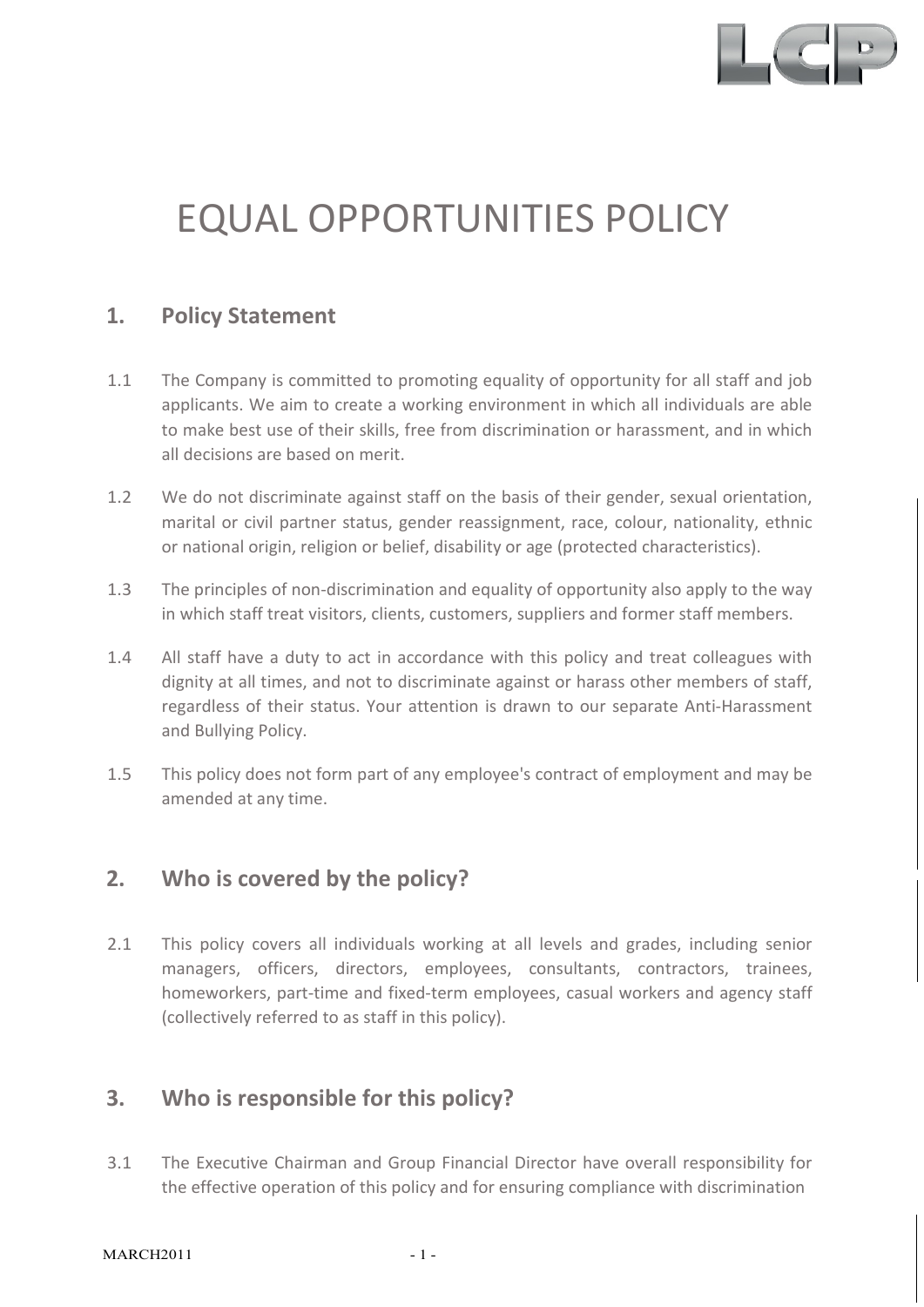- 3.2 law. Day-to-day operational responsibility, including regular review of this policy, has been delegated to the Deputy Company Secretary ("the DCS").
- 3.3 All managers must set an appropriate standard of behaviour, lead by example and ensure that those they manage adhere to the policy and promote our aims and objectives with regard to equal opportunities. Managers will be given appropriate training on equal opportunities awareness and equal opportunities recruitment and selection best practice. The DCS has overall responsibility for equal opportunities training.
- 3.4 If you are involved in management or recruitment, or if you have any questions about the content or application of this policy, you should contact the DCS to request training or further information.

## **4. Scope and purpose of the policy**

- 4.1 This policy applies to all aspects of our relationship with staff and to relations between staff members at all levels. This includes job advertisements, recruitment and selection, training and development, opportunities for promotion, conditions of service, pay and benefits, conduct at work, disciplinary and grievance procedures, and termination of employment.
- 4.2 We will take appropriate steps to accommodate the requirements of different religions, cultures, and domestic responsibilities.

## **5. Forms of discrimination**

- 5.1 Discrimination by or against an employee is generally prohibited unless there is a specific legal exemption. Discrimination may be direct or indirect and it may occur intentionally or unintentionally.
- 5.2 Direct discrimination occurs where someone is treated less favourably because of one or more of the protected characteristics set out above. For example, rejecting an applicant on the grounds of their race because they would not "fit in" would be direct discrimination.
- 5.3 Indirect discrimination occurs where someone is disadvantaged by an unjustified provision, criterion or practice that also puts other people with the same protected characteristic at a particular disadvantage.
- 5.4 Harassment related to any of the protected characteristics is prohibited. Harassment is unwanted conduct that has the purpose or effect of violating someone's dignity, or creating an intimidating, hostile, degrading, humiliating or offensive environment for them. Harassment is dealt with further in our Anti-Harassment and Bullying Policy.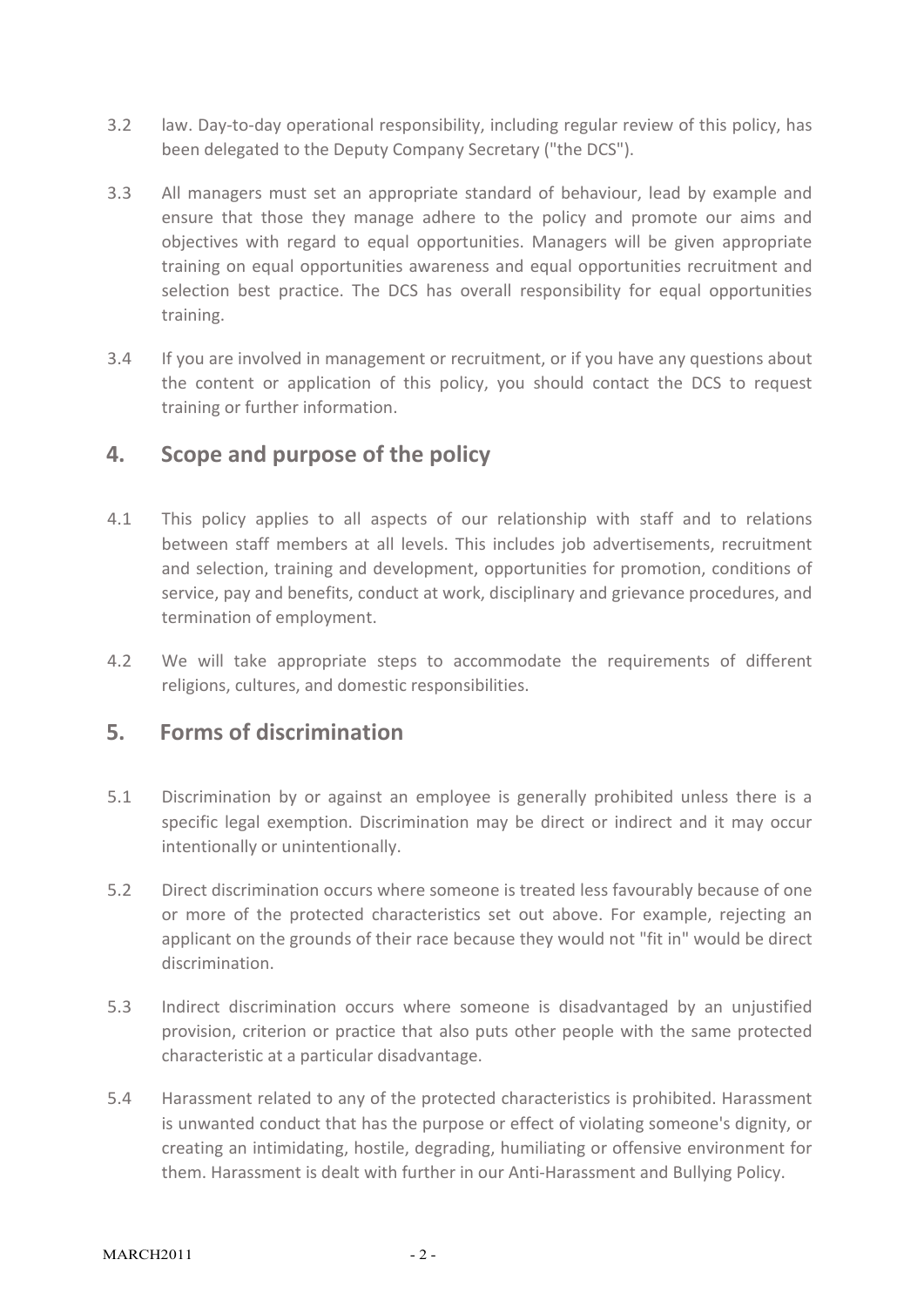5.5 Victimisation is also prohibited. This is less favourable treatment of someone who has complained or given information about discrimination or harassment, or supported someone else's complaint.

## **6. Recruitment & Selection**

- 6.1 We aim to ensure that no job applicant suffers discrimination because of any of the protected characteristics above. Our recruitment procedures are reviewed regularly to ensure that individuals are treated on the basis of their relevant merits and abilities. Job selection criteria are regularly reviewed to ensure that they are relevant to the job and are not disproportionate. Shortlisting of applicants (if applicable) should be done by more than one person wherever possible.
- 6.2 Job advertisements should avoid stereotyping or using wording that may discourage groups with a particular protected characteristic from applying.
- 6.3 Applicants should not be asked about health or disability before a job offer is made. There are limited exceptions which should only be used with the approval of the DCS. For example:
	- (a) Questions necessary to establish if an applicant can perform an intrinsic part of the job (subject to any reasonable adjustments).
	- (b) Questions to establish if an applicant is fit to attend an assessment or any reasonable adjustments that may be needed at interview or assessment.
	- (c) Positive action to recruit disabled persons.
	- (d) Equal opportunities monitoring (which will not form part of the decisionmaking process).
- 6.4 Applicants should not be asked about past or current pregnancy or future intentions related to pregnancy. Applicants should not be asked about matters concerning age, race, religion or belief, sexual orientation, or gender reassignment without the approval of the DCS (who should first consider whether such matters are relevant and may lawfully be taken into account).
- 6.5 We are required by law to ensure that all employees are entitled to work in the UK. Assumptions about immigration status should not be made based on appearance or apparent nationality. All prospective employees, regardless of nationality, must be able to produce original documents (such as a passport) before employment starts, to satisfy current immigration legislation. The list of acceptable documents is available from the DCS.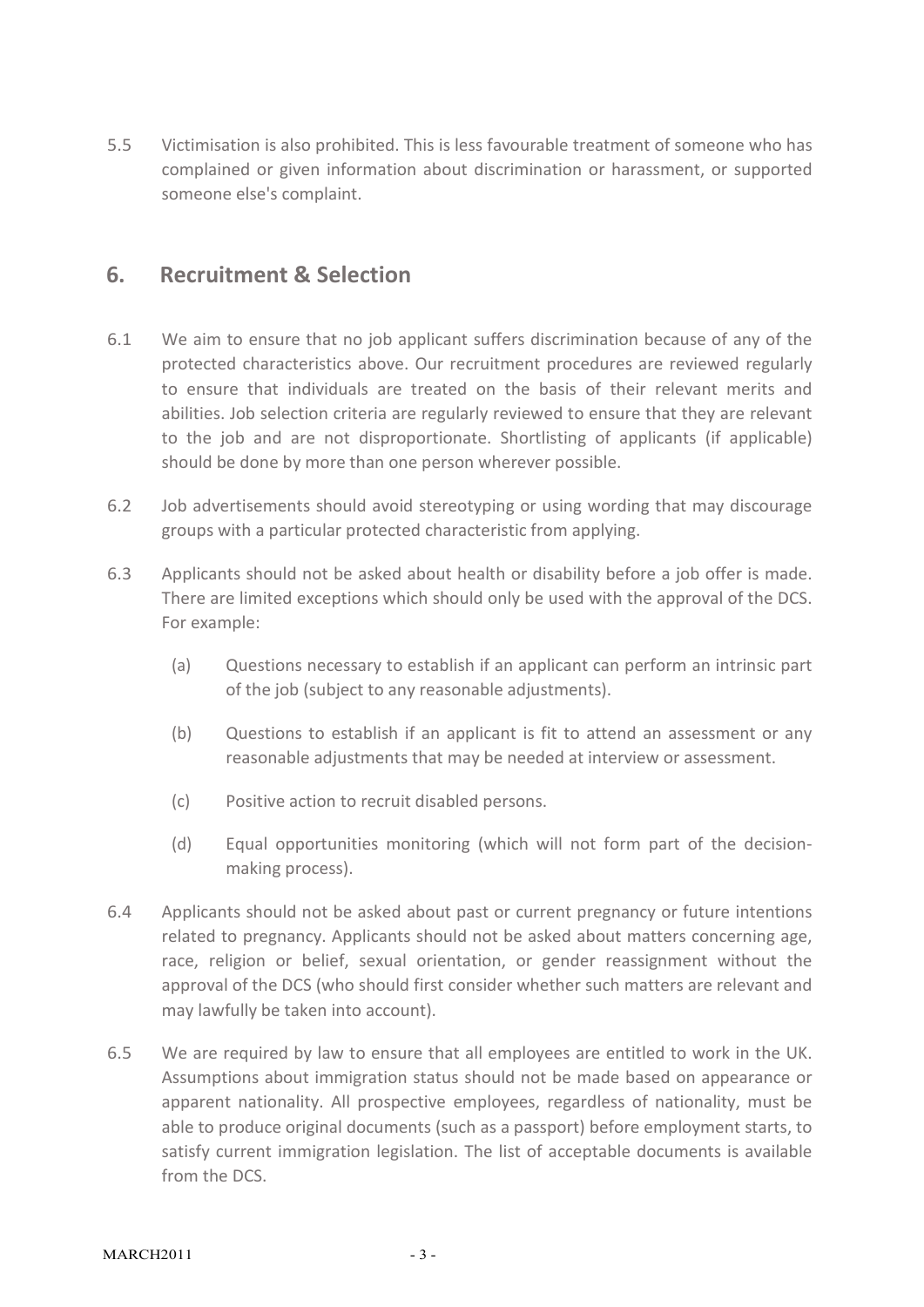# **7. Staff training, promotion & conditions of service**

- 7.1 Staff training needs will be identified through consultation with individual employees. All staff will be given appropriate access to training to enable them to progress within the organisation and all promotion decisions will be made on the basis of merit.
- 7.2 Our conditions of service, benefits and facilities are reviewed regularly to ensure that they are available to all staff who should have access to them and that there are no unlawful obstacles to accessing them.

## **8. Termination of employment**

- 8.1 We will ensure that redundancy criteria and procedures are fair and objective and are not directly or indirectly discriminatory.
- 8.2 We will also ensure that disciplinary procedures and penalties are applied without discrimination, whether they result in disciplinary warnings, dismissal or other disciplinary action.

## **9. Disability discrimination**

- 9.1 If you are disabled or become disabled, we encourage you to tell us about your condition so that we can support you as appropriate.
- 9.2 If you experience difficulties at work because of your disability, you should discuss with your Manager any reasonable adjustments that would help overcome or minimise the difficulty. Your Manager and/or the DCS may wish to consult with you and your medical adviser(s) about possible adjustments. We will consider the matter carefully and try to accommodate your needs within reason. If we consider a particular adjustment would not be reasonable we will explain our reasons and try to find an alternative solution where possible.
- 9.3 We will monitor the physical features of our premises to consider whether they place disabled workers, job applicants or service users at a substantial disadvantage compared to other staff. Where reasonable, we will take steps to improve access for disabled staff and service users.